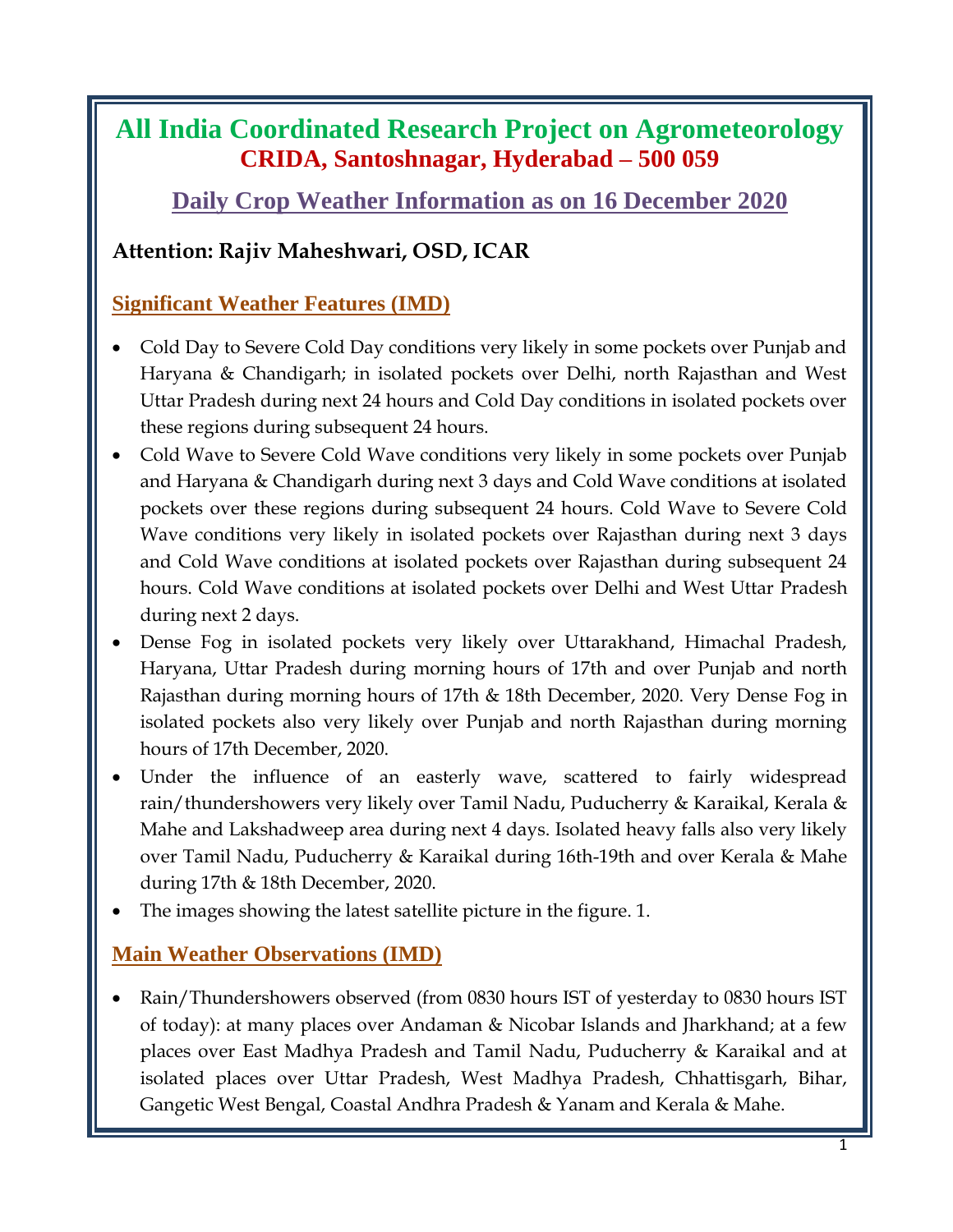- Thunderstorm observed (from 0830 hours IST of yesterday to 0830 hours IST of today): at isolated places over East Madhya Pradesh and Tamil Nadu, Puducherry & Karaikal.
- Fog observed (from 0530 hours IST to 0830 hours IST of today): Dense to Very Dense Fog in most pockets over Punjab; in some pockets over West Rajasthan and Dense Fog in many pockets over Haryana, Chandigarh & Delhi; in isolated pockets over Jammu division, Himachal Pradesh, West Uttar Pradesh, Odisha, Bihar, Sub-Himalayan West Bengal, Assam and Tripura.
- Cold Wave conditions observed in isolated pockets over Haryana.
- Severe Cold Day conditions were observed in some pockets over West Rajasthan and Haryana, Chandigarh & Delhi and in isolated pockets over Jammu division & Punjab. Cold Day conditions were observed in many pockets over West Uttar Pradesh; in some pockets over Punjab and in isolated pockets over Jammu division and Haryana, Chandigarh & Delhi.
- Maximum Temperature Departures as on 15-12-2020: Maximum temperatures were appreciably above normal (3.1°C to 5.0°C) at isolated places over Telangana; above normal (1.6°C to 3.0°C) at most places over Marathwada; at many places over Odisha and Madhya Maharashtra; at a few places over Arunachal Pradesh, Assam & Meghalaya, Chhattisgarh and North Interior Karnataka; at isolated places over Vidarbha. They were markedly below normal  $(-5.1^{\circ}C)$  or less) at most places over Haryana, Chandigarh & Delhi; at a few places over West Uttar Pradesh, West Rajasthan and West Madhya Pradesh; at isolated places over Jammu & Kashmir, Ladakh, Gilgit-Baltistan & Muzaffarabad and East Uttar Pradesh; appreciably below normal (-3.1°C to -5.0°C) at most places over Punjab; at many places over East Rajasthan; at a few places over Himachal Pradesh, East Madhya Pradesh and Saurashtra & Kutch; at isolated places over Uttarakhand, Gujarat Region and Konkan & Goa; below normal (-1.6°C to -3.0°C) at many places over Bihar and Jharkhand; at a few places over Sub-Himalayan West Bengal & Sikkim and Andaman & Nicobar Islands; at isolated places over Nagaland, Manipur, Mizoram & Tripura and near normal over rest parts of the country. Yesterday, the highest maximum temperature of 35.1°C was reported at Vengurla (Konkan & Goa) over the country.
- Minimum Temperature Departures as on 16-12-2020: Minimum temperatures are markedly above normal (5.0°C or more) at many places over East Madhya Pradesh and Jharkhand; at a few places over West Madhya Pradesh, Chhattisgarh, Vidarbha and Marathwada; at isolated places over Madhya Maharashtra; appreciably above normal (3.1°C to 5.0°C) at many places over Nagaland, Manipur, Mizoram & Tripura; at a few places over Assam & Meghalaya, Gangetic West Bengal, Odisha,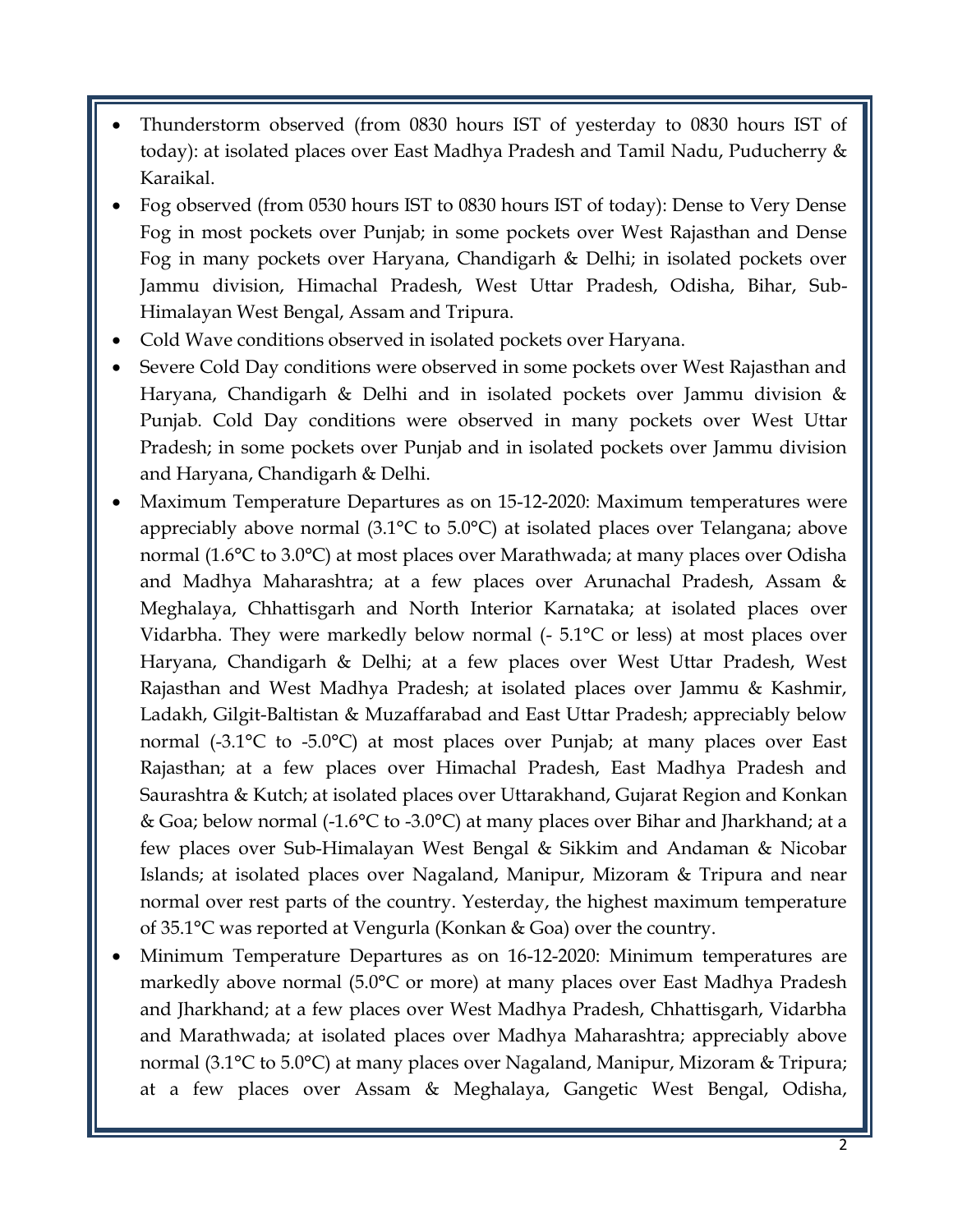Rayalaseema and Telangana; at isolated places over East Uttar Pradesh, Gujarat Region and Tamilnadu; above normal (1.6°C to 3.0°C) at many places over Coastal Andhra Pradesh & Yanam; at a few places over South Interior Karnataka and Kerala & Mahe; at isolated places over Konkan & Goa. They are appreciably below normal (- 3.1°C to -5.0°C) at most places over Jammu & Kashmir, Ladakh, Gilgit-Baltistan & Muzaffarabad; at a few places over Himachal Pradesh; at isolated places over Uttarakhand and West Rajasthan; below normal (-1.6°C to -3.0°C) at many places over Haryana, Chandigarh & Delhi and Saurashtra & Kutch; at a few places over West Uttar Pradesh and East Rajasthan; at isolated places over Punjab and near normal over rest parts of the country. The lowest minimum temperature of 2.0°C reported at Amritsar (Punjab) over the plains of the country.

#### **Weather Warning during the next 5 days (IMD)**

- 16 December (Day 1): Heavy rainfall very likely at isolated places over Andaman & Nicobar Islands and Tamil Nadu, Puducherry & Karaikal. Thunderstorm accompanied with lightning very likely at isolated places over Andaman & Nicobar Islands, Coastal Andhra Pradesh & Yanam, Rayalaseema, Tamil Nadu, Puducherry & Karaikal, Lakshadweep and Kerala & Mahe. Cold Wave to Severe Cold Wave conditions very likely in some pockets over Punjab and Haryana and Chandigarh & Delhi and Cold Wave to Severe Cold Wave conditions very likely in isolated pockets over Rajasthan and Cold Wave conditions in isolated pockets over West Uttar Pradesh. Cold Day to Severe Cold Day conditions very likely in some pockets over Punjab and Haryana, Chandigarh & Delhi; in isolated pockets over West Uttar Pradesh and north Rajasthan and Cold Day conditions in isolated pockets over East Uttar Pradesh. Dense to Very Dense fog very likely in isolated pockets Punjab and north Rajasthan and Dense fog in isolated pockets over Himachal Pradesh, Uttarakhand, Haryana, Uttar Pradesh, East Madhya Pradesh, Assam & Meghalaya and Nagaland, Manipur, Mizoram & Tripura.
- 17 December (Day 2): Heavy rainfall very likely at isolated places over Tamil Nadu, Puducherry & Karaikal. Thunderstorm accompanied with lightning very likely at isolated places over Andaman & Nicobar Islands, Coastal Andhra Pradesh & Yanam, Rayalaseema, South Interior Karnataka, Tamil Nadu, Puducherry & Karaikal, Lakshadweep and Kerala & Mahe. Cold Wave to Severe Cold Wave conditions very likely in some pockets over Punjab and Haryana, Chandigarh & Delhi and Cold Wave to Severe Cold Wave conditions very likely in isolated pockets over Rajasthan and Cold Wave conditions in isolated pockets over West Uttar Pradesh. Cold Day conditions very likely in isolated pockets over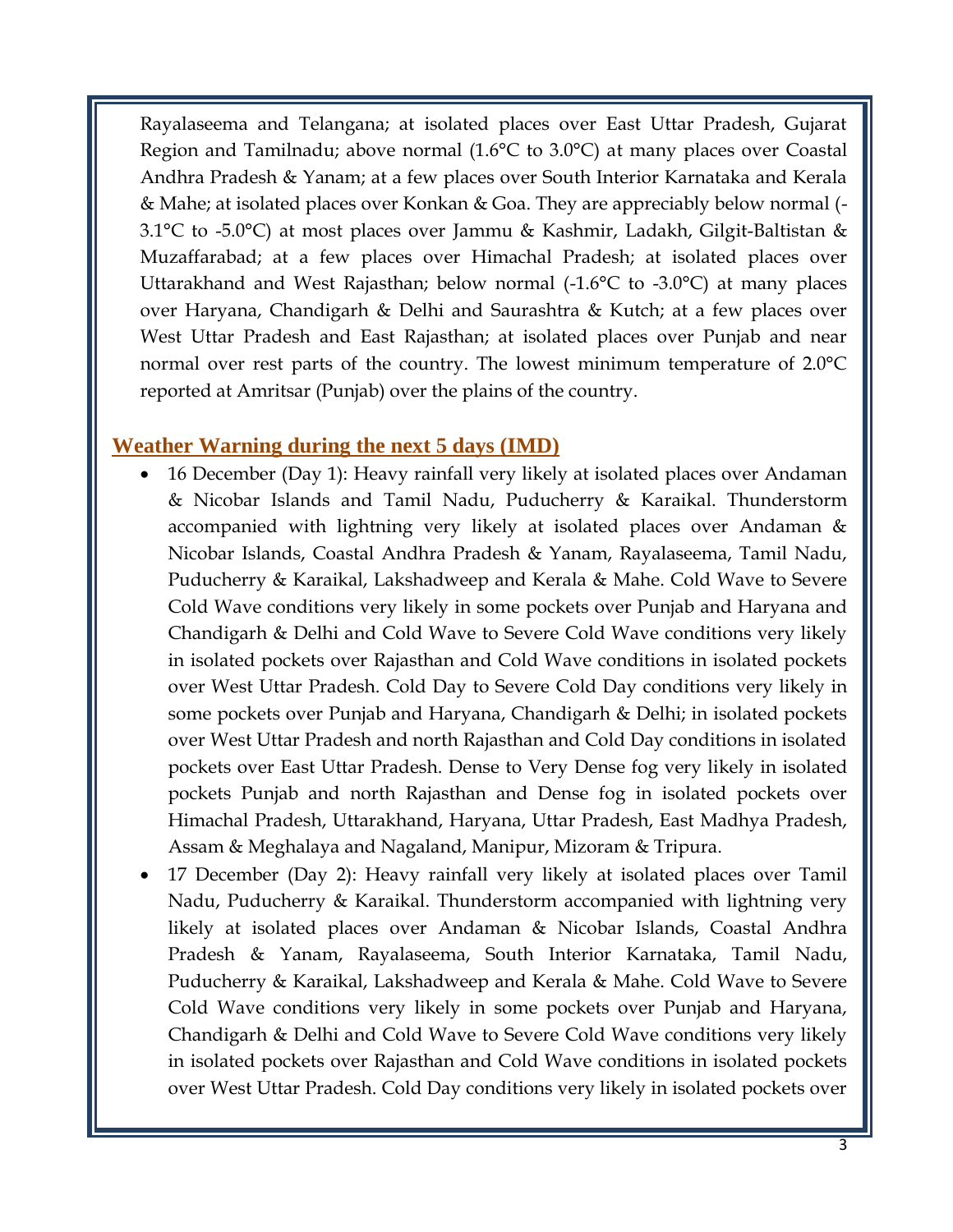Punjab, Haryana, Chandigarh & Delhi, West Uttar Pradesh and north Rajasthan. Dense fog very likely in isolated pockets Punjab, north Rajasthan, Assam & Meghalaya and Nagaland, Manipur, Mizoram & Tripura.

- 18 December (Day 3): Heavy rainfall very likely at isolated places over Tamil Nadu, Puducherry & Karaikal. Thunderstorm accompanied with lightning very likely at isolated places over South Interior Karnataka, Tamil Nadu, Puducherry & Karaikal, Lakshadweep and Kerala & Mahe. Cold Wave to Severe Cold Wave conditions very likely in some pockets over Punjab and Haryana and Cold Wave to Severe Cold Wave conditions very likely in isolated pockets over Rajasthan. Dense fog very likely in isolated pockets Assam & Meghalaya and Nagaland, Manipur, Mizoram & Tripura.
- 19 December (Day 4): Heavy rainfall likely at isolated places over Tamil Nadu, Puducherry & Karaikal. Thunderstorm accompanied with lightning likely at isolated places over Tamil Nadu, Puducherry & Karaikal, Lakshadweep and Kerala & Mahe. Cold Wave conditions likely in isolated pockets over Punjab, Haryana and Rajasthan.
- 20 December (Day 5): Thunderstorm accompanied with lightning likely at isolated places over Tamil Nadu, Puducherry & Karaikal.
- The weather outlook for seven days i.e., 16 December to 24 December 2020 forecasted (Provided by Real-Time Weather Forecasts from NOAA/NCEP collected from http://monsoondata.org/wx2/) rain/thundershower may occur over Some parts of Extreme northern parts of India. (Fig. 2).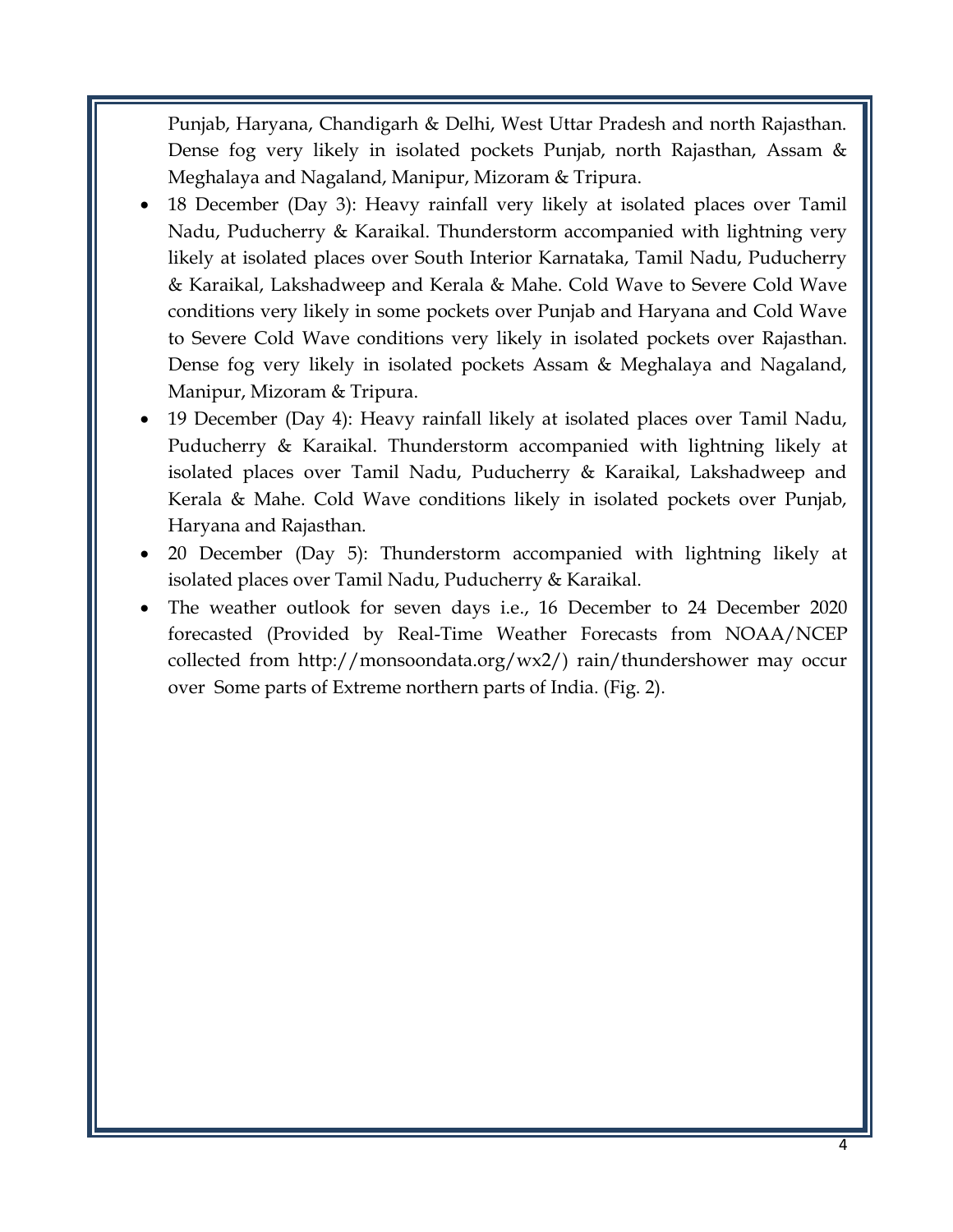# **Agricultural activities (AICRPAM-CRIDA) Kerala**

#### **Weather condition:**

In Vellanikkara, the maximum temperature ranges from 27.9 to 32.7 Deg C, minimum temperature ranges from 21.0 to 23.3 Deg C. Morning relative humidity ranges from 071% to 093% and afternoon relative humidity ranges from 058% to 070%. Wind speed ranges from 1.8 to 10.5 km/h. Evaporation ranges from 1.2 to 4.5 mm. Sunshine hours range from 0.0 to 5.9 hours. 5cm morning soil temperature ranges from 24.6 to 26.0 Deg C and afternoon soil temperature ranges from 28.6 to 34.8 Deg C.

#### **Contingency measure:**

- Rice- (Mundakan)- Panicle Emergence- Bacterial Leaf blight- As a prophylactic measure, spray 20 gram Pseudomonas in one litre of water.To control the spread of Bacterial Leaf blight in paddy, spray 6 g of Streptocycline in 30 litre of water. Leaf folder- There is a chance of leaf folder attack in mundakan Paddy. It can be controlled by using trichogramma cards (2CC per one acre). Cut the cards in to small pieces and fix in different regions of the field. If the attack is severe, spray Chlorantraniliprole (Coragen) @ 3ml per ten litre of water. Brown Plant Hopper (BPH)- There is a chance of Brown plant hopper attack in rice. Spray 2 g Thiamethoxam (Actara) per ten litre of water.
- Banana- Spodoptera- If the attack is in the initial stage, the affected leaves should be destroyed along with egg, caterpillar and pupa. Neem Kernel suspension (5 percentage) should be sprayed.
- Vegetables- (cowpea)- Fruit borer- If the attack is in the initial stage, the affected leaves should be destroyed along with egg, caterpillar and pupa. Neem Kernel suspension (5 percentage) should be sprayed. If the attack is severe, spray Flubendamide (Tukumi) 2 ml per ten litre of water or Chlorantraniliprole (Coragen) 3 ml per ten litre of water. Cabbage/ Cauliflower Spodoptera- If the attack is in the initial stage, the affected leaves should be destroyed along with egg, caterpillar and pupa. Neem Kernel suspension (5 percentage) should be sprayed. If the attack is severe, spray Flubendamide (Tukumi) 2 ml per ten litre of water or Chlorantraniliprole (Coragen) 3 ml per ten litre of water.
- Animal Husbandry Take precautions to avoid ecto parasitic infestation. If fever, shivering, brown coloured urine, off feed etc. are noticed, consult veterinary doctor immediately.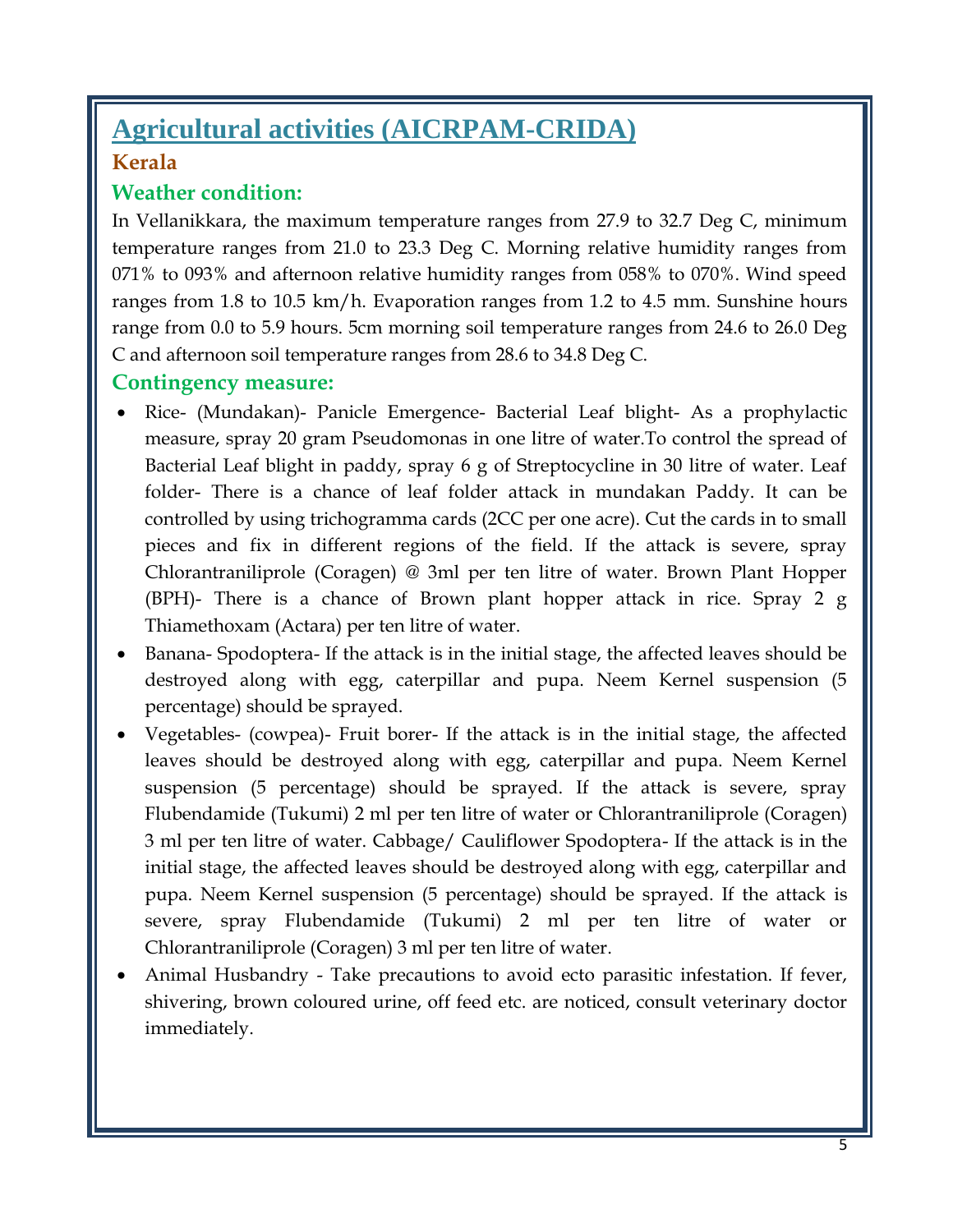

**Figure: 1. Latest available satellite picture as on 16 December 2020 at 1357 Hrs (IST). (Source: IMD).**